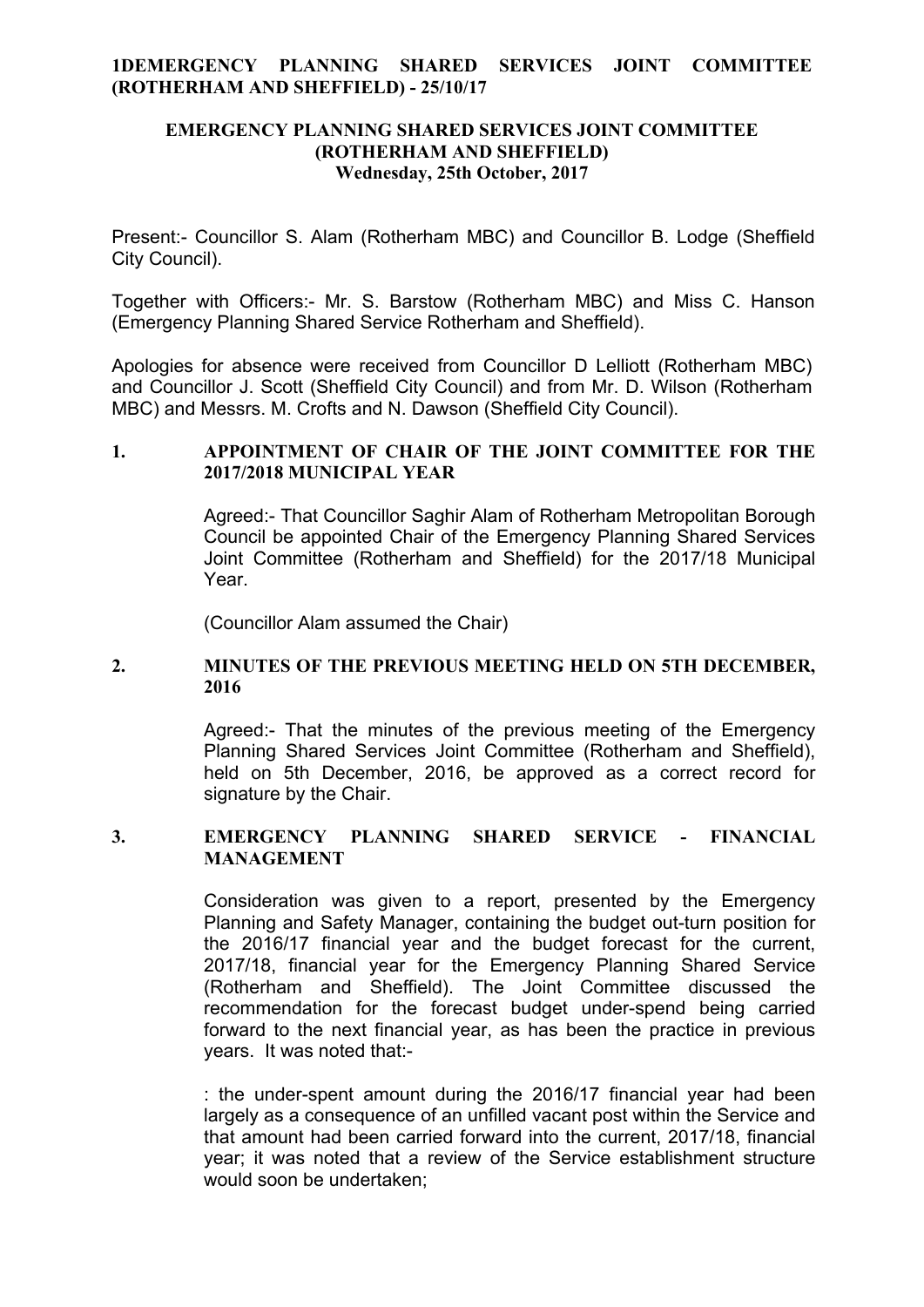: the submitted report highlighted areas of work for which the unspent balance and accumulated budget surplus could be utilised.

Agreed:- (1) That the financial report, as now submitted, be received and its contents noted.

(2) That the proposal to carry forward any under-spent amount from 2017/18 into the 2018/2019 financial year, as detailed in the report now submitted, be approved.

#### **4. EMERGENCY PLANNING SHARED SERVICE - GOVERNANCE**

Consideration was given to a report, presented by the Emergency Planning and Safety Manager, containing an overview and update of the governance of the Emergency Planning Shared Service arrangement between Rotherham MBC and Sheffield City Council. The report contained specific details of the business plan and team action plan and of the key performance indicators of the Shared Service. A copy of the Business Plan 2017 – 2019 was appended to the submitted report.

Members discussed the arrangements for training for staff and for Elected Members and noted the success of the corporate training exercise which had been undertaken with Sheffield City Council during March, 2017.

Agreed:- (1) That the report be received and its contents noted.

(2) That the report to the next meeting of this Joint Committee shall include further details of the training provided for Elected Members about emergency planning.

#### **5. EMERGENCY PLANNING SHARED SERVICE - GENERAL UPDATE**

The Emergency Planning and Safety Manager provided a general update on the key issues and work streams affecting the Emergency Planning Shared Service. Specific reference was made to:-

: Cabinet Office – publication of guidance on risk assessments;

: Local Resilience Forum – review of community resilience being undertaken with partner organisations of this Forum;

: assessment of the arrangements for an emergency planning response in the event of an inundation (tidal surge) of the East Coast of the United Kingdom; provision of temporary accommodation in South Yorkshire for displaced people from the East Coast areas;

: the Emergency Plan (Major Incident Plan) for the Rotherham Borough is being reviewed and refreshed (Overview and Scrutiny Management Board 11 October 2017, Minute No. 19);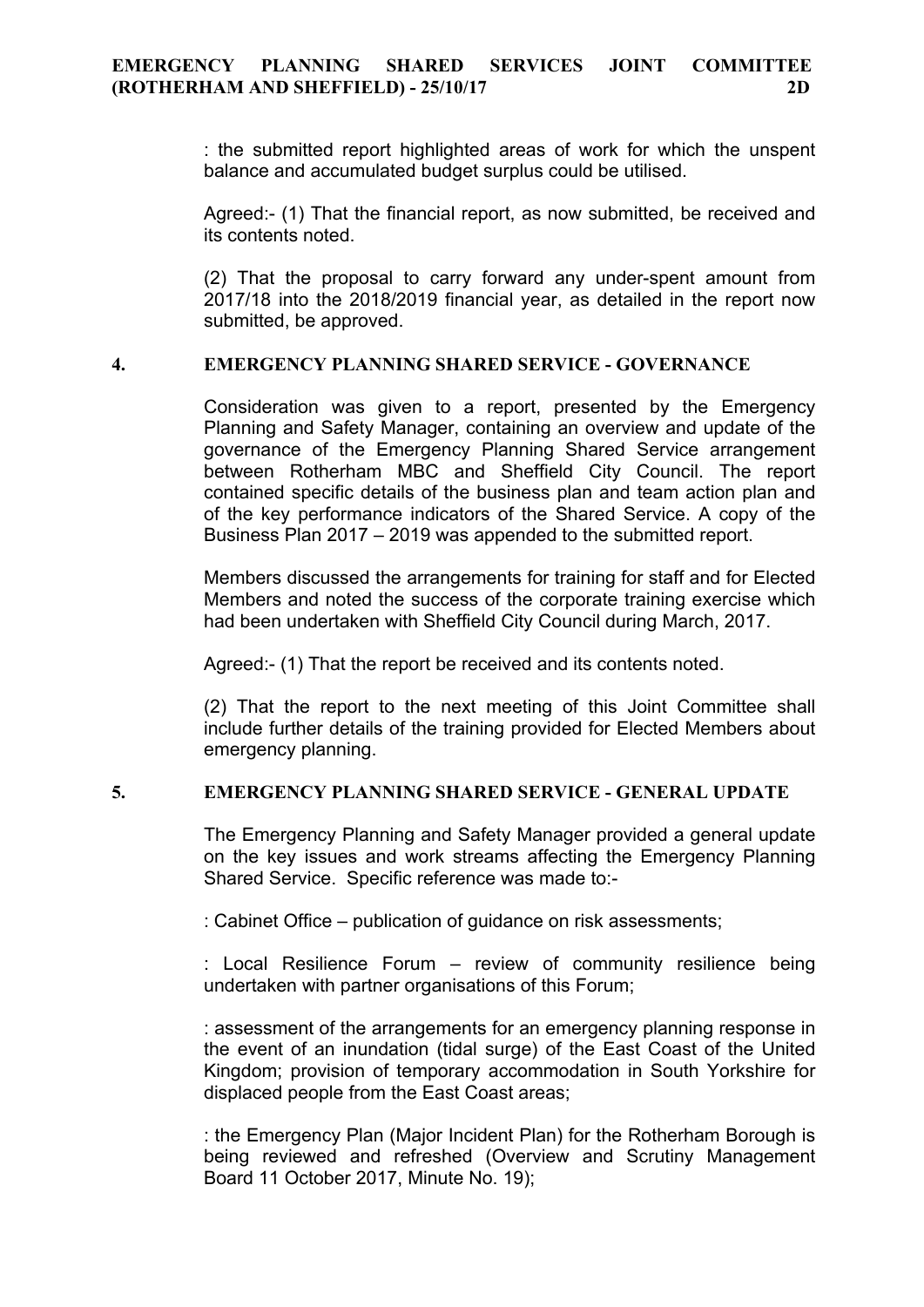### **3DEMERGENCY PLANNING SHARED SERVICES JOINT COMMITTEE (ROTHERHAM AND SHEFFIELD) - 25/10/17**

: the Emergency Plan (Major Incident Plan) for Sheffield has been reviewed and refreshed during 2017, with formal dissemination of the Plan due to take place early in 2018;

: the generic plan for the Shared Service has to be reviewed at intervals of two years;

: cross-border issues (eg: incidents affecting motorways; Meadowhall shopping centre), as well as involvement in responding to major incidents such as the bomb explosion at the Manchester Arena on 22 May 2017;

: emergency response arrangements in respect of an influenza pandemic (working in co-operation with the Health services);

: specific training exercises (eg: exercise 'Jasmine' in respect of counterterrorism at the Meadowhall shopping centre, including means of evacuating the centre);

: training exercise to be undertaken in respect of large-scale fires;

: emergency planning training sessions taking place for Rotherham Borough Council's Elected Members on 28 November and 5 December 2017; further training will be arranged in the future;

: use of premises as a temporary mortuary, including the use of demountable structures (located in Barnsley, Doncaster, Rotherham and Sheffield);

: development of the national fuel plan.

Agreed:- That the information be noted.

## **6. EMERGENCY PLANNING SHARED SERVICE - TRAINING AND EXERCISING**

Consideration was given to a report, presented by the Emergency Planning and Safety Manager, containing an update of the training and exercising sessions, delivered since November 2016, for staff identified as part of the two Councils' Emergency Response arrangements. An overview of the future training and exercising proposals was also included in the report.

The report stated that, in keeping with best practice and guidance, each person involved in a local authority's emergency response arrangements should undertake training and exercise opportunities at least once per year.

The Joint Committee noted that a training needs analysis would be carried out during 2018, with a view to identifying and focusing on